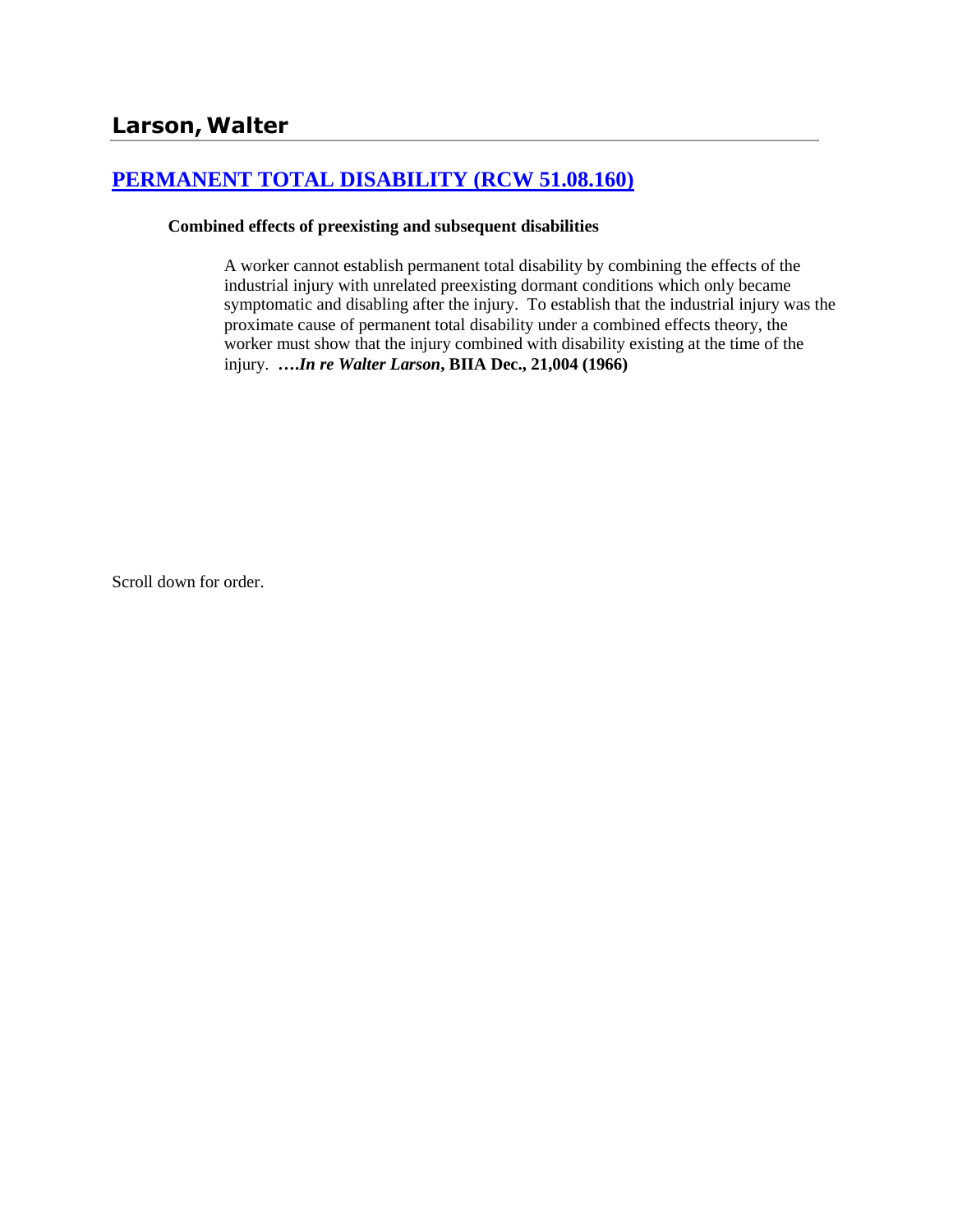## **BEFORE THE BOARD OF INDUSTRIAL INSURANCE APPEALS STATE OF WASHINGTON**

**)**

**IN RE: WALTER W. LARSON ) DOCKET NO. 21,004**

**CLAIM NO. C-913187 ) DECISION AND ORDER**

APPEARANCES:

Claimant, Walter W. Larson, by Fredrickson, Maxey & Bell, per Leo H. Fredrickson and Robert L. Bell

Employer, Kaiser Engineers, None

Department of Labor and Industries, by The Attorney General, per Otto M. Allison, Jr., Frederick B. Hayes, and John T. Krall, Assistants

This is an appeal filed by the claimant, Walter W. Larson on October 29, 1963, from an order of the Supervisor of Industrial Insurance dated October 9, 1963, closing this claim with a permanent partial disability award of 10 per cent of the maximum allowable for unspecified disabilities, and with no award for time-loss compensation. **REVERSED AND REMANDED**.

## **DECISION**

This matter is before the Board for review on the basis of the Statement of Exceptions filed by the claimant to a Proposed Decision and Order issued by a hearing examiner for this Board on May 27, 1965, reversing the order of the Supervisor of Industrial Insurance dated October 9, 1963, which had closed this claim with a permanent partial disability award of 10 per cent of the maximum allowable for unspecified disabilities and with no award for time-loss compensation, and remanding the claim to the Department of Labor and Industries with direction to pay the claimant a permanent partial disability award equal to 35 per cent of the maximum allowable for unspecified disabilities, less the prior award paid, but finding that he was not, on the basis of the record, entitled to an award for time-loss compensation. The primary issue presented for the Board's consideration is the extent of the claimant's permanent disability on the date his claim was closed proximately resulting from the injury he sustained on July 26, 1962, when a gust of wind which struck a panel he was carrying, caused him to lose his balance and fall, injuring his low back, while in the course of his employment with the Kaiser Engineers, the employer herein. A subsidiary question to be decided is whether or not he is entitled to time-loss compensation for any period of time prior to the closing of his claim.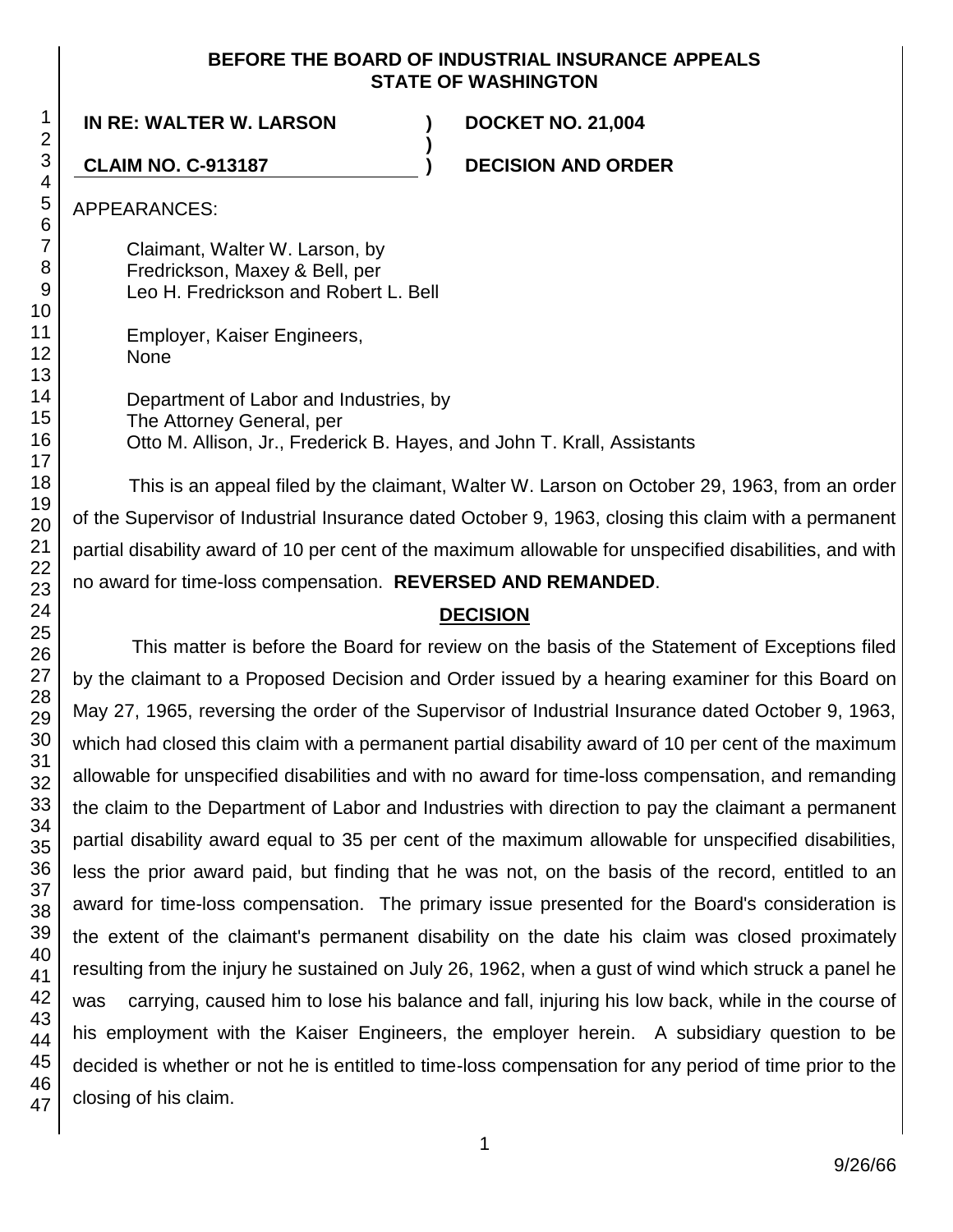The question of time-loss compensation must be decided against the claimant, since there is no medical evidence in the record to establish that he was temporarily totally disabled for any period of time following his injury and prior to the closing of his claim. His own medical witness, Dr. Richard E. Elston, a specialist in surgery, saw him for the first time on November 20, 1963, about six weeks after his claim had been closed, and thereafter became his attending physician for several conditions that were unrelated to his injury. Neither he nor the Department's medical witness, Dr. James P. Dunlap, a specialist in orthopedic surgery, who was the claimant's attending physician for his low back condition from August of 1962 to December of 1963, was asked for, or expressed an opinion as to whether or not he had been temporarily totally disabled at any time prior to the date his claim was closed.

It appears from the claimant's Statement of Exceptions that the claimant's principal contention in this appeal is that when his claim was closed on October 9, 1963, he was permanently and totally disable within the meaning of the Workmen's Compensation Act as a proximate result of his disability in his low back attributable to his industrial injury, superimposed upon, and combined with his disability resulting from "all his pre-existing conditions." In the Board's opinion, this contention is not supported by the record. It is apparently based on the testimony of Dr. Elston, who, as previously noted, did not examine the claimant until November 20, 1963, at which time he noted, in addition to some findings of low back disability, that the claimant's blood pressure was elevated and that he had a stasis dermatitis in his lower extremities. He then testified further concerning this examination as follows:

- "Q Doctor, did he tell you how he had been before he had this injury?
- A He led me to believe that he had been in good health prior to his injury, with no complaints referable to his back and that he had been doing heavy construction work.
- Q Doctor, did he have other physical troubles that were determinable by you?
- A Yes, he did. Some of these findings occurred at a later date, but as I stated, he initially had a marked elevation of his blood pressure or hypertension, 115 to 120, and through some later examinations when he was admitted to the Deaconess Hospital he was found to have diabetes and fairly severe coronary heart disease." (Emphasis added)

The disabling effects of the claimant's diabetes and heart condition are apparent from Dr. Elston's testimony that an electrocardiogram subsequently taken in a hospital showed that the claimant was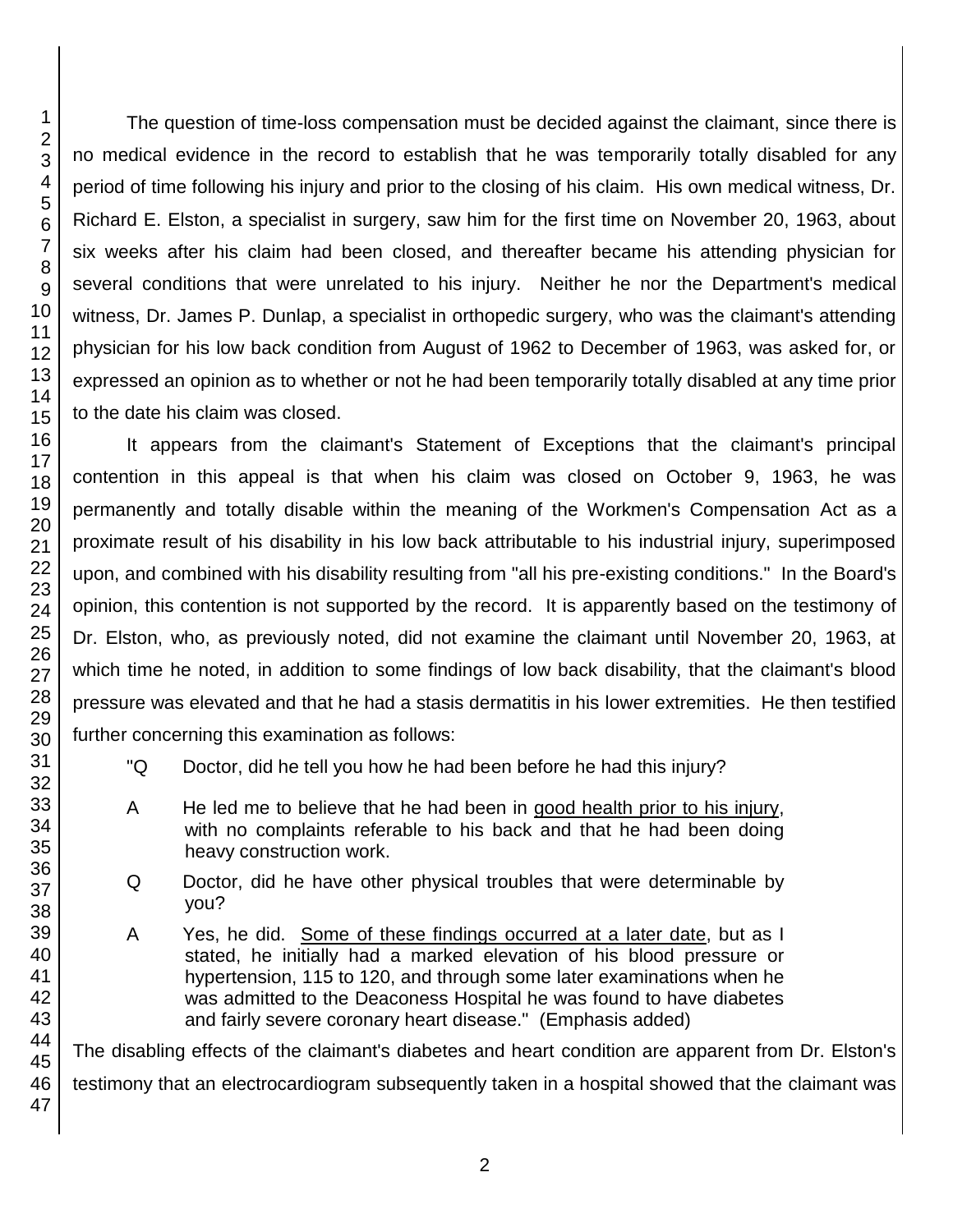suffering from myocardial insufficiency due to a narrowing of the coronary arteries, that the claimant's diabetes contributed to this condition and that considering this condition alone, he would discourage the claimant from doing any heavy work.

When asked what his opinion was as to the claimant's ability to engage in a gainful occupation, taking into consideration "all his physical findings, including the pre-existing conditions of the heart trouble and the diabetes and the arthritis and aggravation of the arthritis," Dr. Elston answered:

> "I certainly don't think he could be employed with all the diseases that he has now, in a gainful regular type of work." (Emphasis added)

The record reveals that Dr. Elston continued to see and treat the claimant for his diabetes and heart condition until shortly before he testified at a hearing on January 19, 1965, and it is apparent that his testimony as above quoted concerning the claimant's inability to work referred to his condition at that time.

Although Dr. Elston stated that he thought the claimant's diabetes and heart condition preexisted his industrial injury, there is no testimony in the record, nor any inference that may be drawn therefrom, that such conditions were symptomatic or disabling prior to such injury. On the contrary, the history given to Dr. Elston by the claimant that he had been in "good health" prior to his injury, the claimant's own testimony as to his condition and the type of heavy work he had been performing regularly in the construction industry without difficulty - all negate any inference or assumption that his diabetes and heart condition, if they did pre-exist his injury, were in any way symptomatic or disabling. We must therefore conclude that such conditions must have progressed and become symptomatic and disabling subsequent to his injury.

The law is well settled that where a workman with an existing permanent partial disability, from whatever cause, suffers, as the result of an industrial injury, a further permanent partial disability that combines with his pre-existing disability to make him permanently totally disabled, he is entitled to a pension under the Workmen's Compensation Act. The workman's industrial injury would, in such case, be the proximate cause of his permanent total disability, his pre-existing disability being merely the condition upon which the injury acted as proximate cause to produce the total disability. It is not enough, however, for the workman to show that he had, prior to his injury, a pre-existing quiescent or dormant condition, the natural progression of which, unaffected by his injury, resulted in subsequent disability. In order for the claimant to establish his right to a pension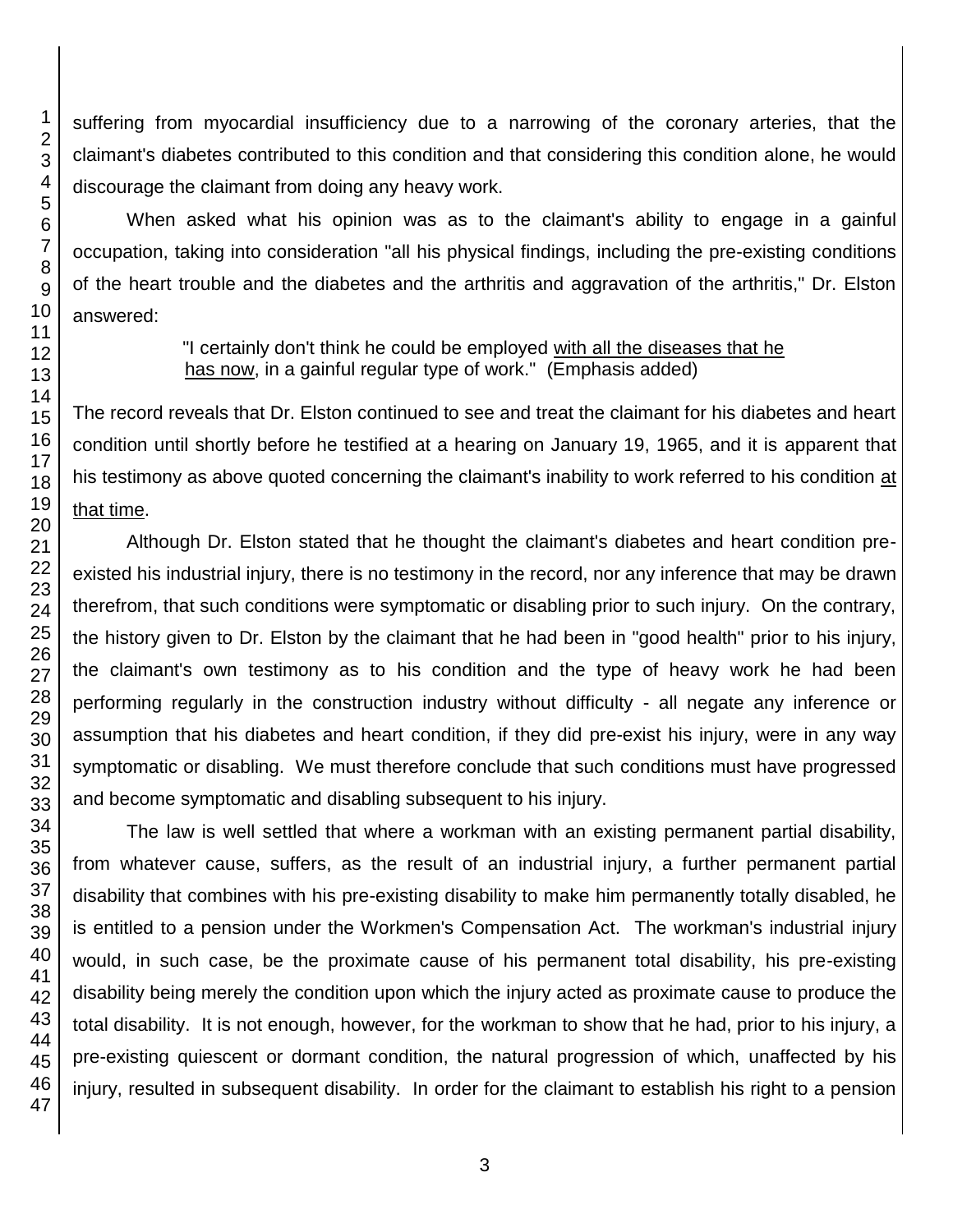on the basis of a "combined effects" disability, he must show that his injury combined with a then existing disability. (See Erickson v. Department of Labor and Industries, 48 Wn. 2d 458; Lyle, Inc., v. Department of Labor and Industries, 66 Wn. 2d 745.) We conclude, therefore, that the claimant's contention that he became permanently totally disabled as a result of the combined effects of his industrial injury to his back and his diabetes and coronary heart disease is unsupportable as a matter of law.

Turning next to the question of the claimant's permanent disability due to his back condition resulting from his injury, it is undisputed that the claimant suffered an aggravation of a pre-existing osteoarthritic condition in his low back as a result of that injury and that he has some residual permanent disability by reason thereof. There is no significant variance between the findings pertaining to this condition revealed by the examination conducted by Dr. James P. Dunlap on September 5, 1963 and those disclosed by Dr. Elston's examination on November 20, 1963. They both agreed that x-rays of the claimant's back taken shortly after his injury showed a marked amount of hypertrophic changes extending from the second to the fifth lumbar vertebra with marked narrowing of the intervertebral disc space between the fifth lumbar vertebra and the first sacral segment with a natural fusion of the lower thoracic spine through anterior ossific formation, which conditions pre-existed his industrial injury. While Dr. Elston stated that at the time of his examination, forward flexion was limited to at least 20 degrees and that there was "fairly marked limitation of lataral flexion and limitation of the spine with tenderness in the lower back and pain in the lower back on all motions," Dr. Dunlap noted that the claimant had "marked restriction of motion in all ranges of the back," and "some tenderness in the lower thoracic and entire lumbar spine." Dr. Elston found that straight leg raising could be accomplished to 80 degrees bilaterally with "perhaps" a loss of 10 per cent of motion in the hip joints, while Dr. Dunlap noted merely that straight leg raising caused no distribution of pain in the lower extremities. Neither of the doctors mentioned any finding of muscle spasm.

While there was no significant variance between the actual findings of disability made by Drs. Dunlap and Elston, it is, we think of some significance that Dr. Elston felt that there was a possibility of "nerve root compression of the nerves running into the claimant's legs." He admitted, on crossexamination, that he had no notes as to the results of any neurological tests he may have carried out to confirm his opinion in this regard and that it was based solely on the fact that the claimant stated that he had pain in his legs. On the other hand, Dr. Dunlap did perform neurological tests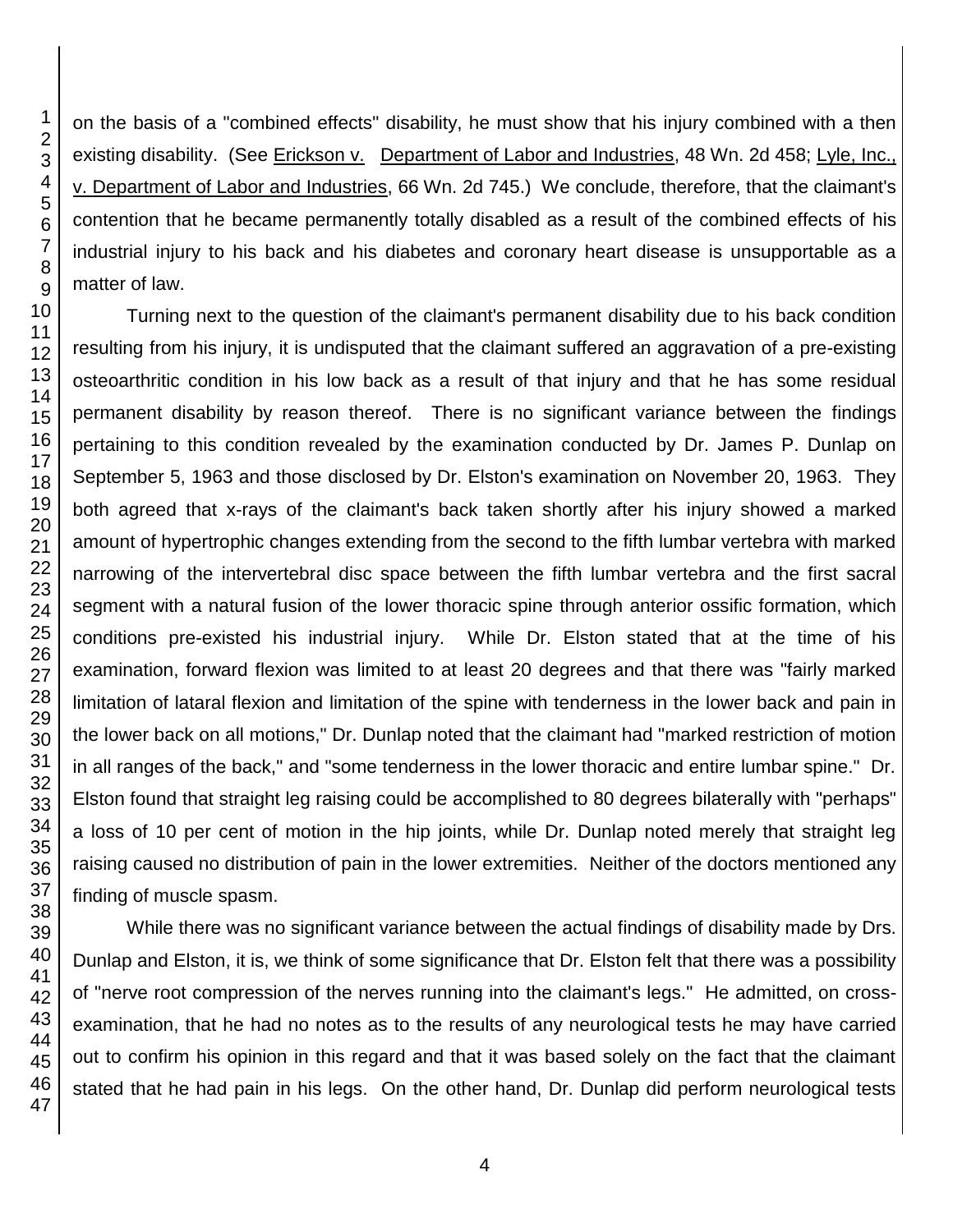which revealed that all "reflexes and sensation are normal" and found no evidence of nerve root compression. Dr. Elston did not refer to any complaint of leg pain when relating the complaints which the claimant had at the time of his examination on November 20, 1963, and in this connection, the following testimony of the claimant is pertinent:

- "Q This difficulty you have in the low part of your back, is there any other difficulty you have physically other than your back?
- A Well, no.
- Q Does it extend in your legs or anything like that?"
- "A I have a little stiffness in my legs once in awhile, but I have had that for years.

**........**

- BY MR. FREDRICKSON:
- Q Has that been changed in any way since your back injury?
- A I would say, no."

He later indicated that this was not a pain, but a stiffness, which he had had when he was in the army. He located this stiffness at a point just about the knees, and stated that it came on after he was off work for awhile, but didn't bother him enough to keep him from working.

Although Dr. Elston stated that he had no record of any finding, or any history of swelling in the claimant's legs, he did find a stasis dermatitis in the lower legs, which, he stated, is frequently associated with swelling, and expressed the opinion that this was probably due to the claimant's obesity and to some poor "vena" return, not related to his injury. The same condition was present at the time of Dr. Dunlap's examination, although at that time he noted actual "pitting edema, " or swelling to the extent that a pressure mark would remain after release of pressure, and he agreed that this condition was not in any way related to the claimant's injury.

Dr. Elston has not asked to evaluate the claimant's back disability in terms of a statutory permanent partial disability award, but he stated that his back condition was "one of the main reasons why he cannot do certain types of work, although he has limitations for medical reasons because of his diabetes and coronary heart disease also." (Emphasis added) When asked his opinion as to whether the claimant was disabled as a result of his injury, Dr. Elston answered:

"A My opinion would be that he is disabled from doing the heavy work with his back which requires any lifting or bending type of motions, or prolonged standing."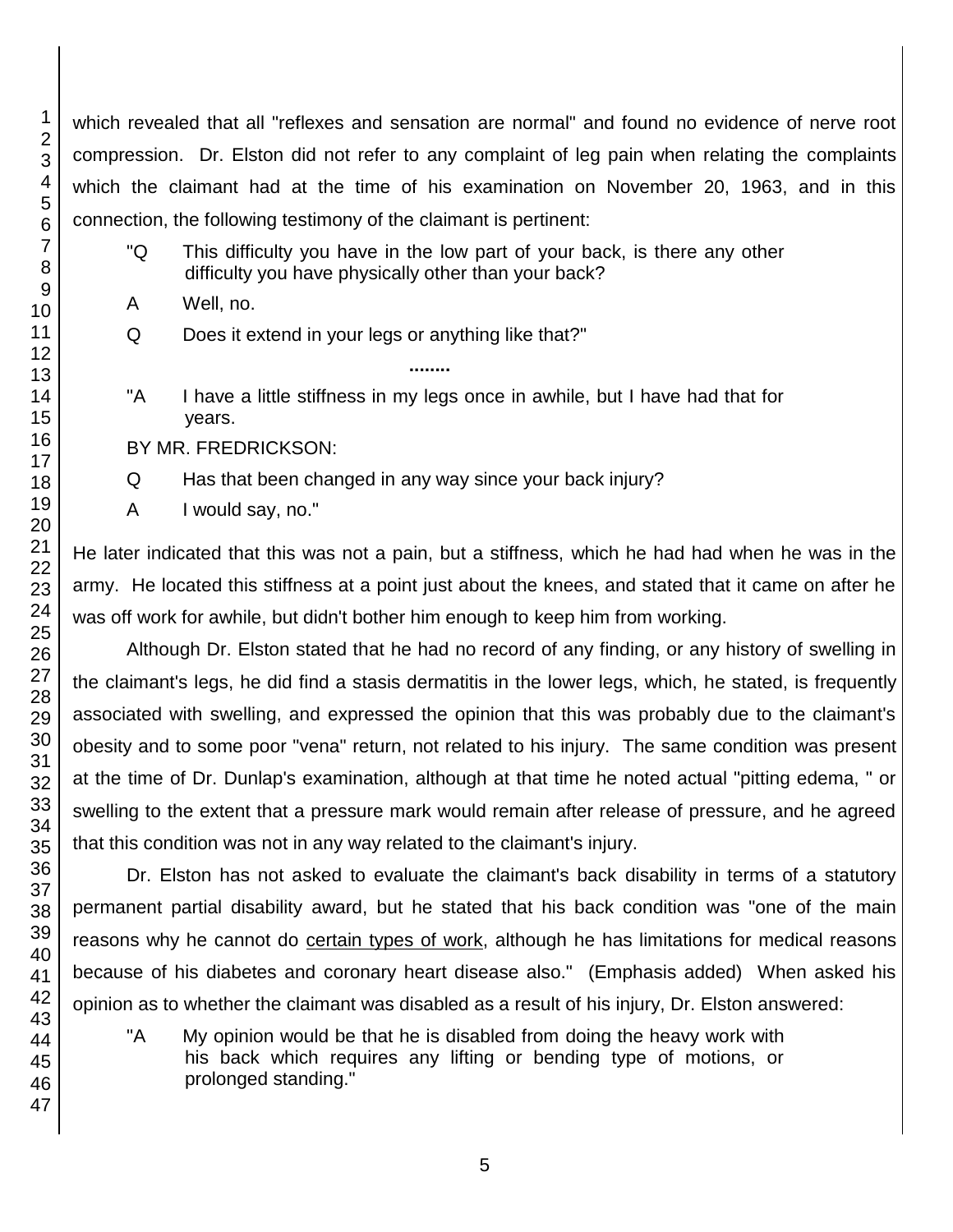We are convinced that the claimant's back disability is not such as would preclude him from engaging in work of a light nature generally available. In fact, it appears from his own testimony that he had worked intermittently following his injury until at least October, 1963, except for two or three months in the summer of 1962. In October of 1963, when his claim was closed, he was working at a job requiring him to shovel dirt and run a light tamping machine. Although he testified, on direct examination, that he had been laid off on this job after about six weeks because he could not do the work, his testimony, on cross-examination, was to the effect that this was light work for him and did not bother his back.

On the other hand, Dr. Dunlap's evaluation of the claimant's disability as being equal to 10 per cent of the maximum allowable for unspecified disabilities was based upon his opinion, which is not supported by the record, that the claimant's osteoarthritic condition must have been disabling before the injury and that only about one-third of his back disability could be attributed to his injury. The claimant's testimony that he had never had any back trouble prior to his injury is unrebutted and is actually confirmed by the type of heavy work in which he had been engaged in for many years in the construction industry. It is well settled that if a non-disabling and asymptomatic condition is aggravated and lighted up and made symptomatic by an injury, the entire resulting disability is attributable to the injury. Miller v. Department of Labor and Industries, 200 Wash. 674. When asked to "rate" the claimant's "over-all disability," Dr. Dunlap testified as follows:

"A Well, taking into consideration the edema in his legs, in regard to which he had some complaints and some limitations in his abilities, and taking into consideration entire status of his spine as seen on X-rays and all factors concerned, I would say this man had a total bodily disability of approximately 35 per cent compared to the non-specified."

The Hearing Examiner in this case apparently based his finding as to the extent of the claimant's disability due to his injury on the above-quoted testimony. This, we believe, was erroneous in that it is undisputed that the condition of stasis dermatitis with edema in the claimant's legs is entirely unrelated to his injury. However, apart from the fact that the Department filed no exceptions to the Hearing Examiner's finding, we are persuaded that an award of 35 per cent of the maximum allowable for unspecified disabilities is reasonable and proper for the claimant's low back disability due to his injury. In estimating the claimant's total disability, Dr. Dunlap did not attempt to make any segregation between the claimant's low back condition and his leg conditions, but it is apparent that he felt that most of his disability was due to his low back condition. The doctor's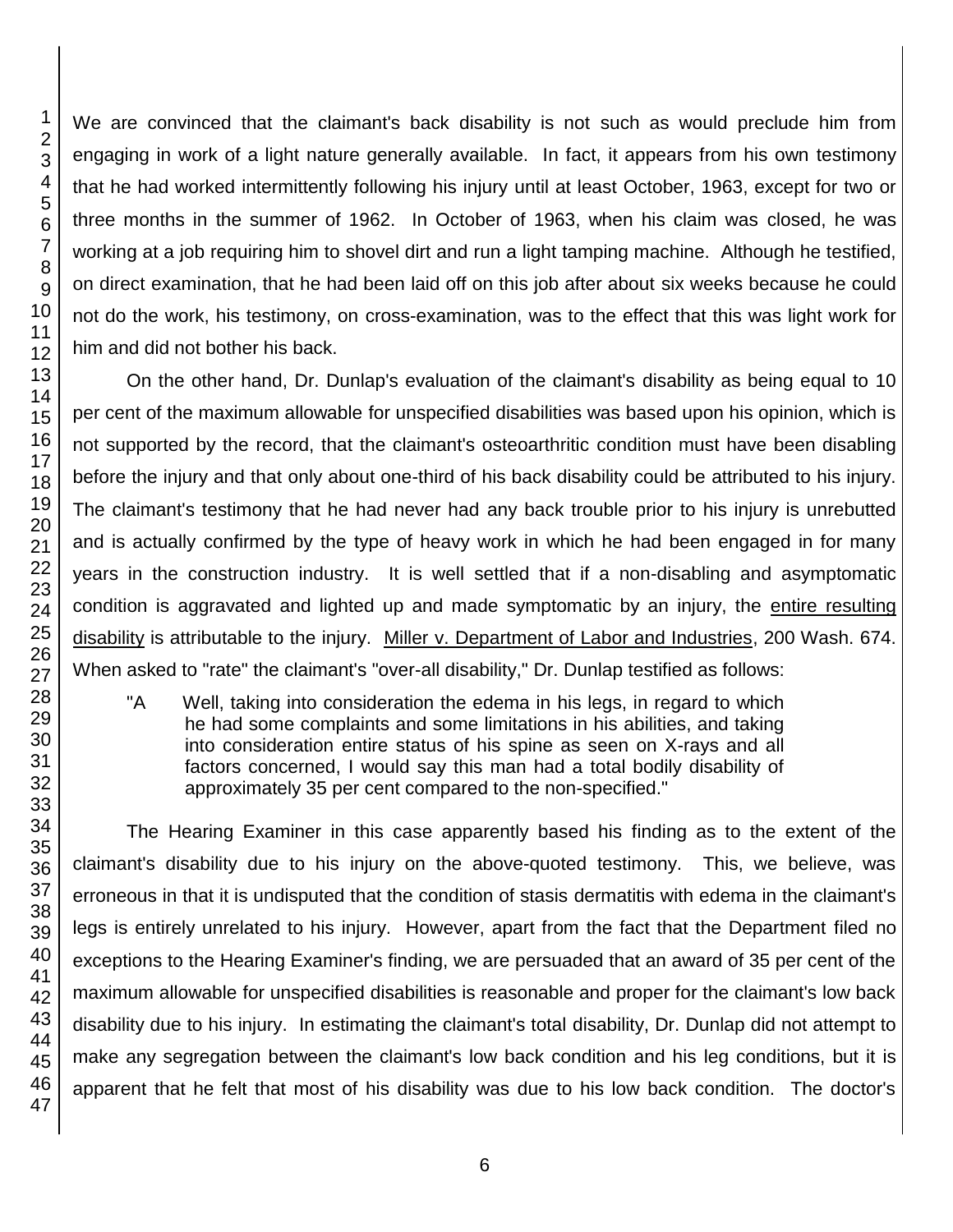testimony concerning the claimant's physical limitations with respect to employment due to his back condition is somewhat ambiguous, but it is the sense of his testimony that the claimant could no longer be expected to engage in heavy construction work. Further, his statement that he would not have given the claimant any disability award if he had felt that he could return to his usual work, shows an obvious lack of understanding of the proper basis for evaluating permanent partial disability, which is not loss of earning power, but involves only loss of bodily function. Franks v. Department of Labor and Industries, 35 Wn. 2d 763. However, our Supreme Court in the Franks case also stated that it is proper, and in many cases helpful, in determining the degree of permanent partial disability, to consider whether the claimant is able to do his usual work. In the instant case, considering the objective findings of low back disability and the subjective complaints substantiated thereby, together with the fact that the claimant would be limited to lighter forms of work by his low back disability, it seems apparent that the claimant has substantial disability attributable to is injury and, in our opinion, as heretofore indicated, a permanent partial disability award of 35 per cent of the maximum allowable for unspecified disabilities is reasonable and proper.

The Board has reviewed the evidentiary rulings of the Hearing Examiner adverse to the claimant and, finding no prejudicial error involved, hereby affirms said rulings.

## **FINDINGS OF FACT**

Based upon the record, the Board finds:

1. On August 3, 1962, the claimant herein, Walter W. Larson, filed a report of accident with the Department of Labor and Industries alleging that he had sustained an industrial injury on July 26, 1962, in the course of his employment with Kaiser Engineers. On October 17, 1962, the Supervisor of Industrial Insurance entered an order rejecting the claim on the ground that there was no proof of a specific incident at a particular time and place during the course of employment. On November 7, 1962, the claimant field a notice of appeal, and thereafter, on February 25, 1963, the Board entered an order reversing the Supervisor's order of October 17, 1962, and directing that the claim be allowed. Pursuant thereto, the Supervisor entered an order on April 10, 1963, allowing the claim. Thereafter, on October 9, 1963, the Supervisor entered an order closing the claim with a permanent partial disability award of 10% of the maximum allowable for unspecified disabilities. On October 29, 1963, the claimant filed a notice of appeal from this order, and on November 15, 1963, this Board entered an order granting the appeal.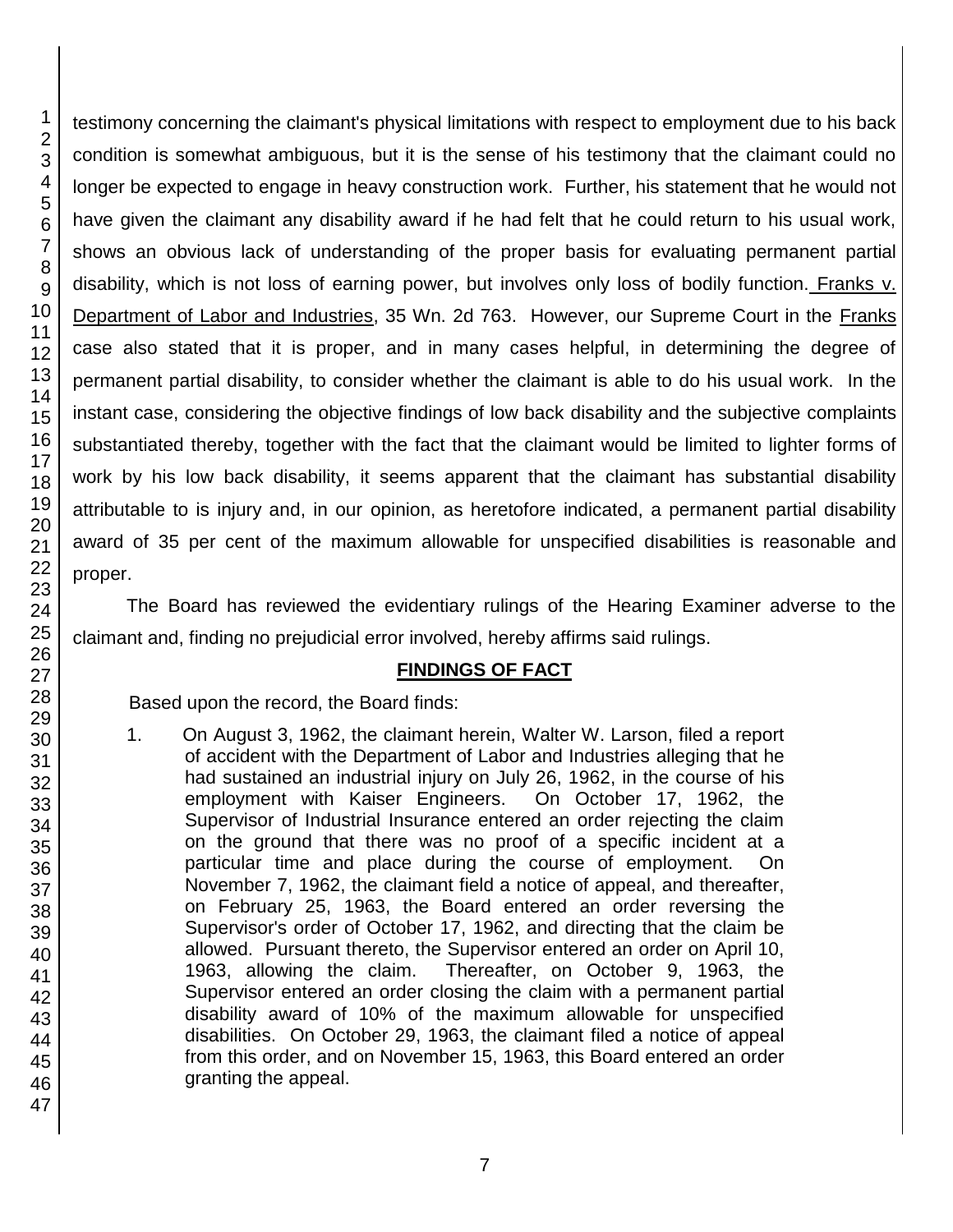- 2. On May 27, 1965, a hearing examiner for this Board entered a Proposed Decision and Order reversing the order of the Supervisor of Industrial Insurance dated October 9, 1963, and remanding this claim to the Department of Labor and Industries with direction to pay the claimant a permanent partial disability award of 35% of the maximum allowable for unspecified disabilities, less and prior award paid. Thereafter, within the time provided by law, the claimant filed a Statement of Exceptions to said Proposed Decision and Order.
- 3. On July 26, 1962, the claimant, while in the course of his employment with Kaiser Engineers, sustained an industrial injury to his low back when the wind struck a panel which he was carrying, causing him to fall to the ground.
- 4. Pre-existing his industrial injury of July 26, 1962, the claimant had asymptomatic and non-disabling conditions of arteriosclerosis of the coronary arteries and diabetes which were unrelated to and unaffected by his industrial injury of July 26, 1962. These conditions remained asymptomatic and non-disabling in October of 1963, when this claim was closed, but subsequently became symptomatic and disabling.
- 5. Pre-existing his industrial injury of July 26, 1962, the claimant had a quiescent asymptomatic and theretofor non-disabling osteoarthritic condition in the lumbar and thoracic areas of his spine. As a proximate result of his industrial injury of July 26, 1962, the claimant's theretofor asymptomatic and non-disabling osteoarthritic condition of his spine was lighted up and made symptomatic with resulting permanent disability.
- 6. On October 9, 1963, when this claim was closed, the claimant had a condition of stasis dermatitis with pitting edema, which condition was entirely unrelated to his industrial injury of July 26, 1962.
- 7. On October 9, 1963, the claimant's low back condition attributable to his industrial injury of July 26, 1962, was fixed, and his permanent partial disability resulting therefrom, manifested primarily by marked limitation of all back motions and tenderness and pain in the lower thoracic and lumbar spine, was then equal to 35% of the maximum allowable for unspecified disabilities.
- 8. There is no medical testimony in this record in support of the claimant's allegation that he was temporarily and totally disabled and entitled to time-loss compensation for any period of time between July 26, 1962 and October 9, 1963.

## **CONCLUSIONS OF LAW**

Based upon the foregoing findings of fact, the Board concludes:

1. This Board has jurisdiction of the parties and subject matter of this appeal.